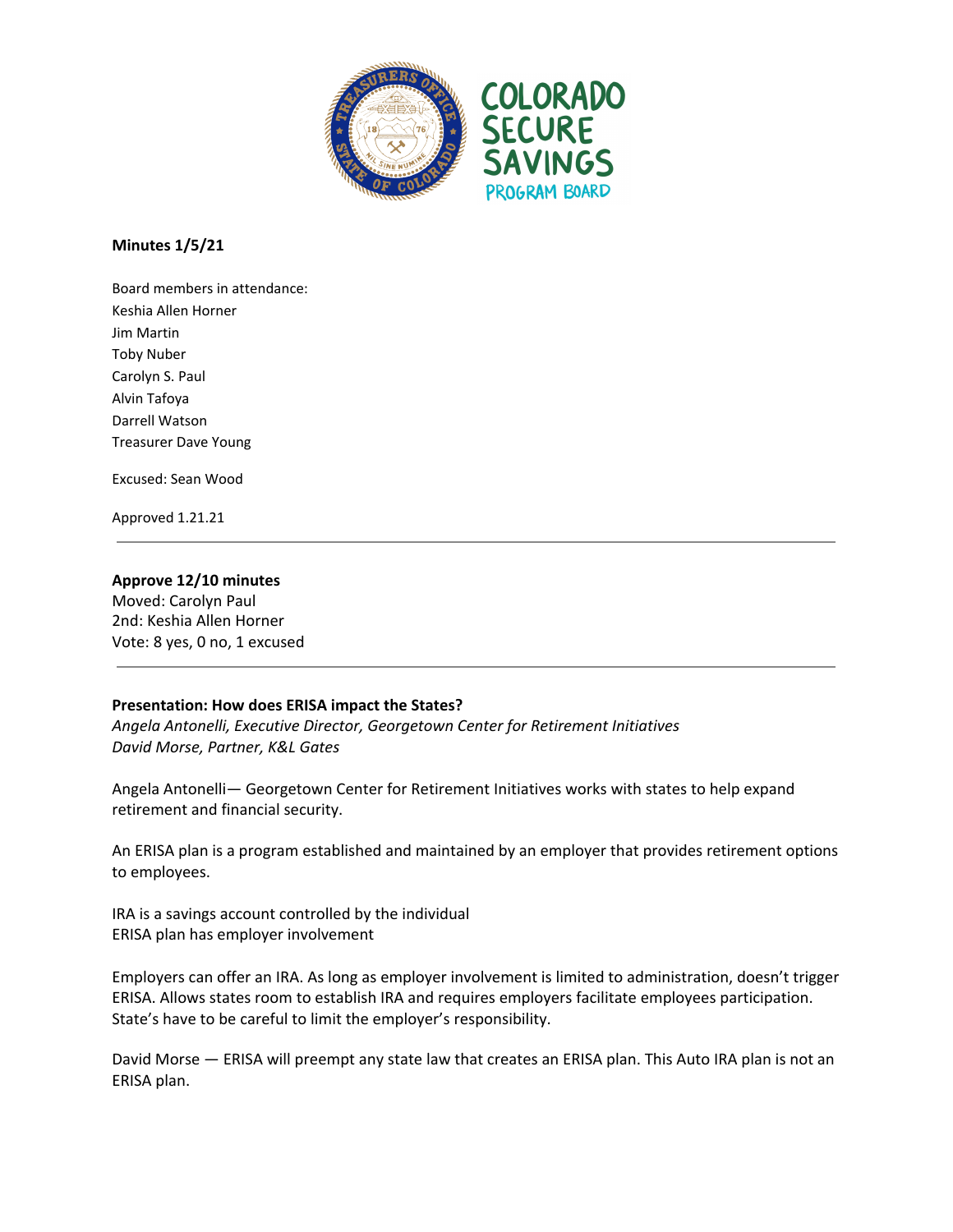

ERISA — provides retirement income and is sponsored by employers. DOL has a 4 pronged exemption (safe harbor) for IRAs offered by employers.

## State exemption

A 403(b) or 457 plan is an ERISA or non-ERISA plan depending on the status of the employer and employees. If the employer is a government entity--say a public school or state hospital, then the plan will be non-ERISA. However, if a private school (non Church) or not-for-profit hospital offers its employees a 403(b), 457, or other retirement plan, that plan will be an ERISA plan.

# **Questions:**

Darrell — clarification between IRA and 401K. Is there a minimum distribution requirement? Traditional v Roth IRA:

ROTH, no minimum distribution rules. The inherited IRA rules are rather complex. Generally, a non-spouse designated beneficiary has 10 years (starting with the year following death) to liquidate the IRA. Spouses, minors and certain other beneficiaries, get more time.

Alvin — can you borrow from an IRA? Answer from David: Can't borrow from an IRA, but you can withdraw funds. You can withdraw penalty-free after you've met the holding periods.

Sean — Retirement benefit in terms of income. What assumptions are you making about how to convert a retirement plan into lifetime income? Is anyone talking about how to do this, or left to participants?

Answer from Angela: In the modeling, contributions in (over 40 years) = \$110,000 total + compound interest = \$260k + assume immediate fixed annuitization over 20 years.

Lifetime income in DC plans. Question for the DC private sector world. As they discuss the parameters, it's a "phase 2 or phase 3" for state facilitated programs.

Sean — gap between IRAs and 401ks with higher contribution limits. How can we allow programs to grow as businesses grow as well. Answer from Angela: Opportunities abound. Automation is the right way to start.

Rainy day fund in addition to retirement savings plans. Is anyone talking about how to solve those problems with one platform?

Answer from David. Under current law, the best you can do is a ROTH IRA or ROTH 401k. Answer from Angela: There is a lot of thought about this right now. We want to be careful to not encourage people to use their retirement plans as emergency savings, if possible.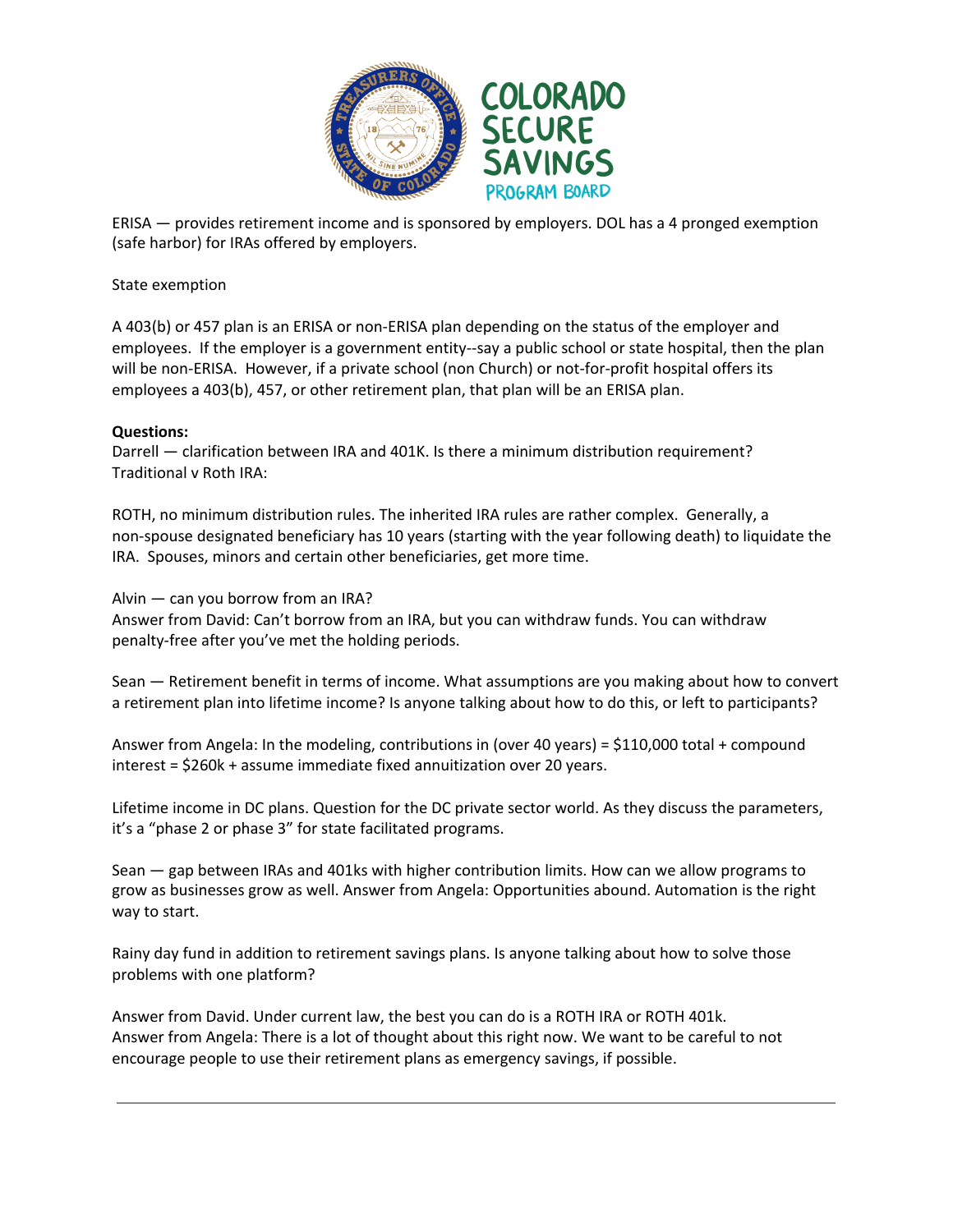

**Board Discussion**: Program and Investment [Consultants](https://treasury.colorado.gov/sites/treasury/files/Consultants_CSSPB.pdf) and RFP (See presentation under "board materials")

## **Public Comment**

Demetrius Johnson, former board member, offered opinion about RFP process.

Cherie Mason, Retirement Specialist at ICMARC, asked about financial education plan

**Hiring Update** — Treasurer Young and Eric Rothaus, Deputy Treasurer

The interview team includes 2 members of the Treasury staff and the director of the IL Secure Choice program. They have narrowed applications down to 6 and will hold interviews with those 6 people.

Once the first round of interviews are complete, the interview team will hold second interviews with 3 people. While the board does not vote on candidates, its input is an extremely helpful component of the process. That's why we request that a board member - in this case Ms. Paul - participates once we've honed the group to three.

They will then rank the final three candidates. The interview team's recommendation will be presented to the Department Chief of Operations, who is the Treasury's appointing authority.

### Zoom poll for board members:

Did you find today's training from Georgetown helpful? ( Multiple Choice)

1. Answer 1: Yes, very (8/8)

Answer 2: Yes, kind of (0/8)

Answer 3: Not really (0/8)

Answer 4: Not at all (0/8)

2. Did you find the session on consultants helpful? ( Multiple Choice)

Answer 1: Yes, very (7/8)

Answer 2: Yes, kind of (1/8)